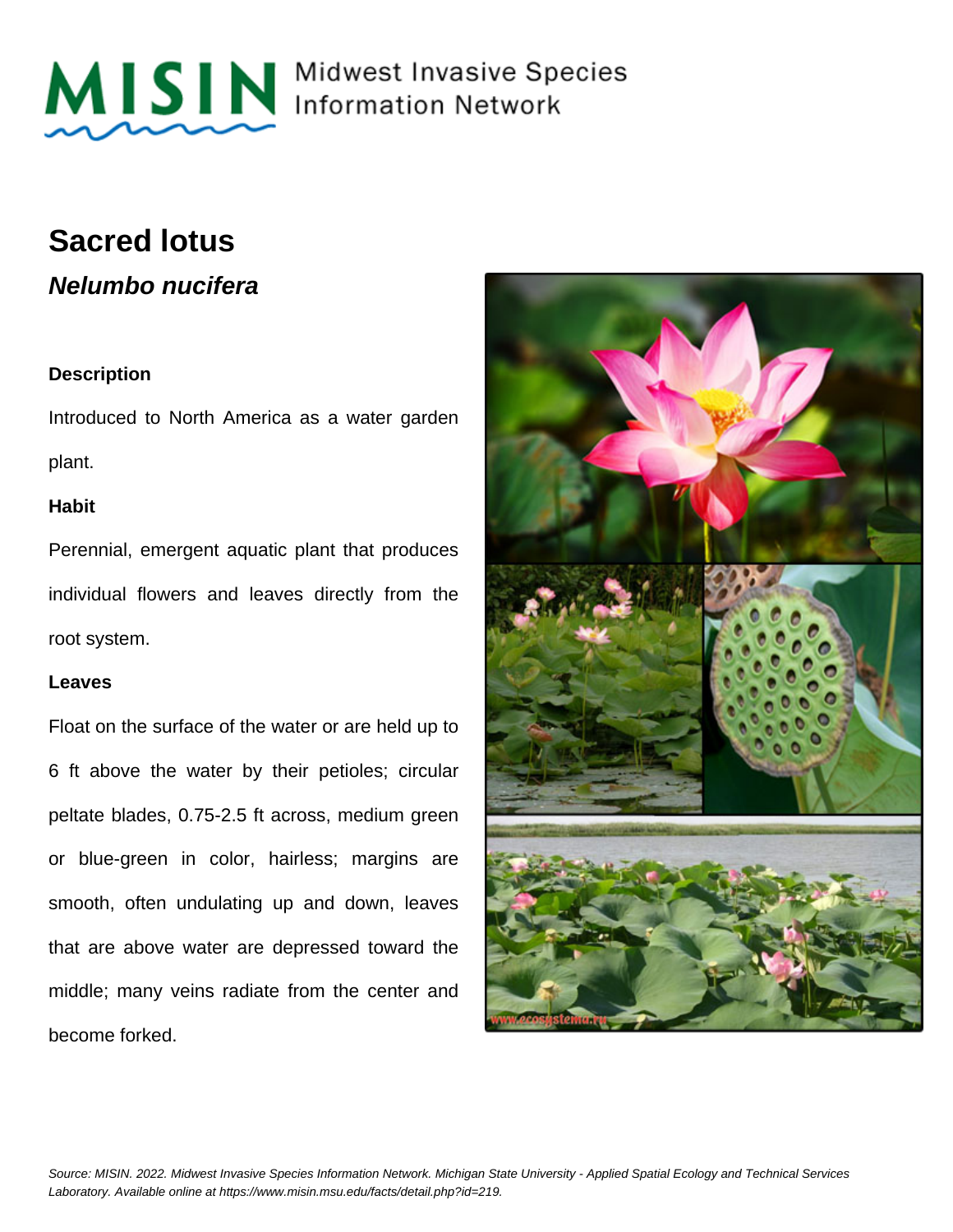

MISIN Midwest Invasive Species

#### **Stems**

Light green in color, terete, hairless, smooth or somewhat prickly, contains hollow chambers that keep stems (petiole) erect and convey oxygen to the root system.

#### **Flowers**

Held up 6 ft above the water surface by peduncles (flowering stalks), 4-8 in across, consisting of about 15 pink tepals, a golden yellow receptacle, and a dense ring of golden yellow stamens; receptacle is located in the center of the flower, cone shaped, and has 15-35 short styles that look like small bumps; blooms during the summer and lasts for 2-3 months; short lived opening during the day and loosing their petals by afternoon; fragrant.

#### **Fruits and Seeds**

Each flower is replaced by a seedpod spanning 3-4 in across and 0.75 in deep; becomes dark brown with maturity; individual seeds are exposed in small chambers; seedpods bend downward to release seeds.

#### **Habitat**